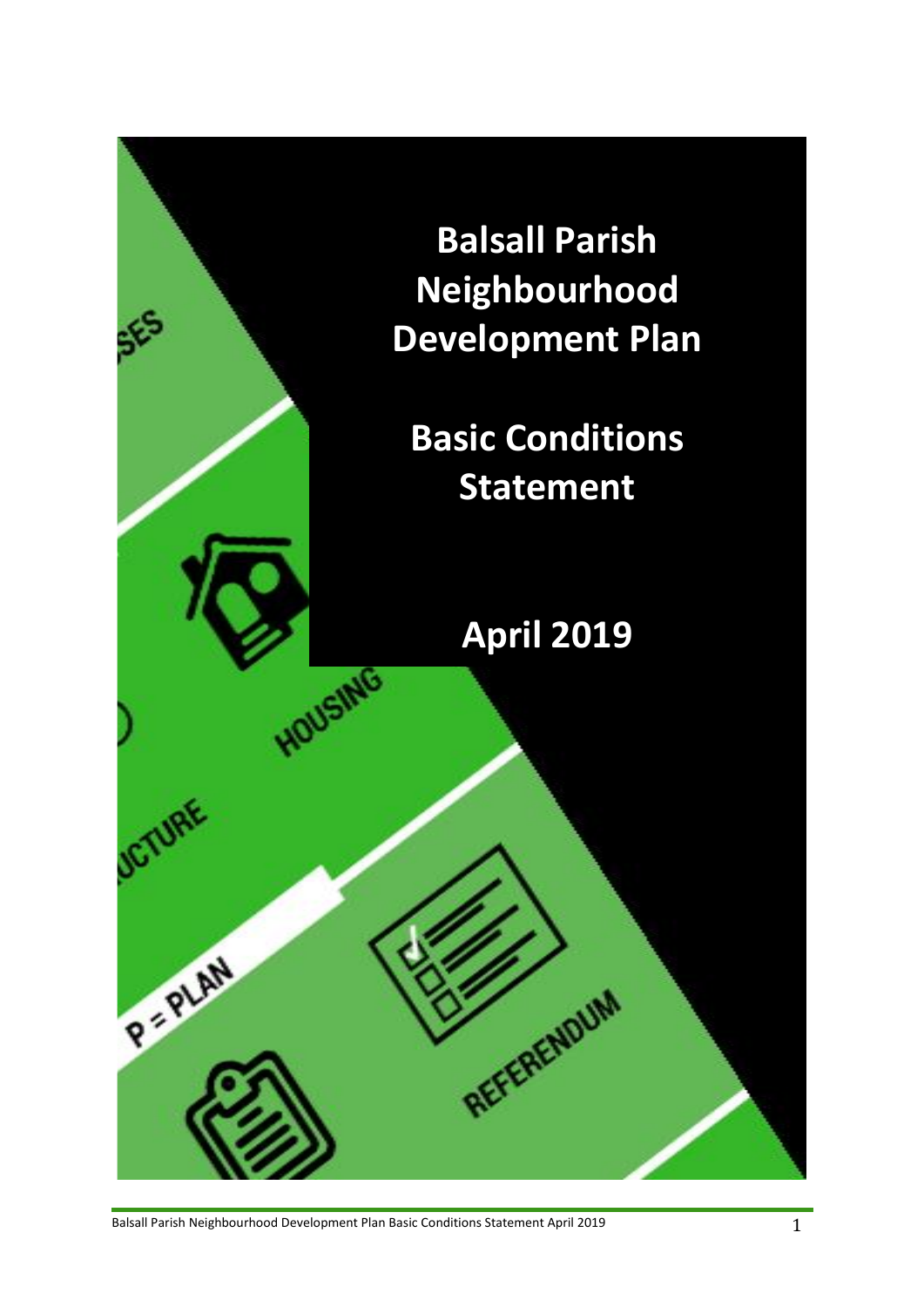# **CONTENTS**

| <b>Section</b> |                                                          | Page |
|----------------|----------------------------------------------------------|------|
| 1.             | Introduction                                             |      |
| 1.1            | The Basic Conditions                                     | 3    |
| 1.4            | The Qualifying Body                                      | 3    |
| 1.5            | The Neighbourhood Area                                   | 4    |
| 1.9            | Plan Period                                              | 4    |
| 2.             | <b>National Planning Policy Framework</b>                |      |
| 2.1            | Sustainable Development                                  | 6    |
| 2.2            | The Core Planning Principles                             | 6    |
| 3.             | <b>Delivering Sustainable Development</b>                | 12   |
| 4.             | <b>General Conformity with Solihull Development Plan</b> | 13   |
| 5.             | <b>European Union Obligations</b>                        |      |
| 5.1            | <b>Strategic Environmental Assessment</b>                | 18   |
| 5.2            | <b>Habitat Regulations Assessment</b>                    | 18   |
| 5.3            | Human Rights                                             | 18   |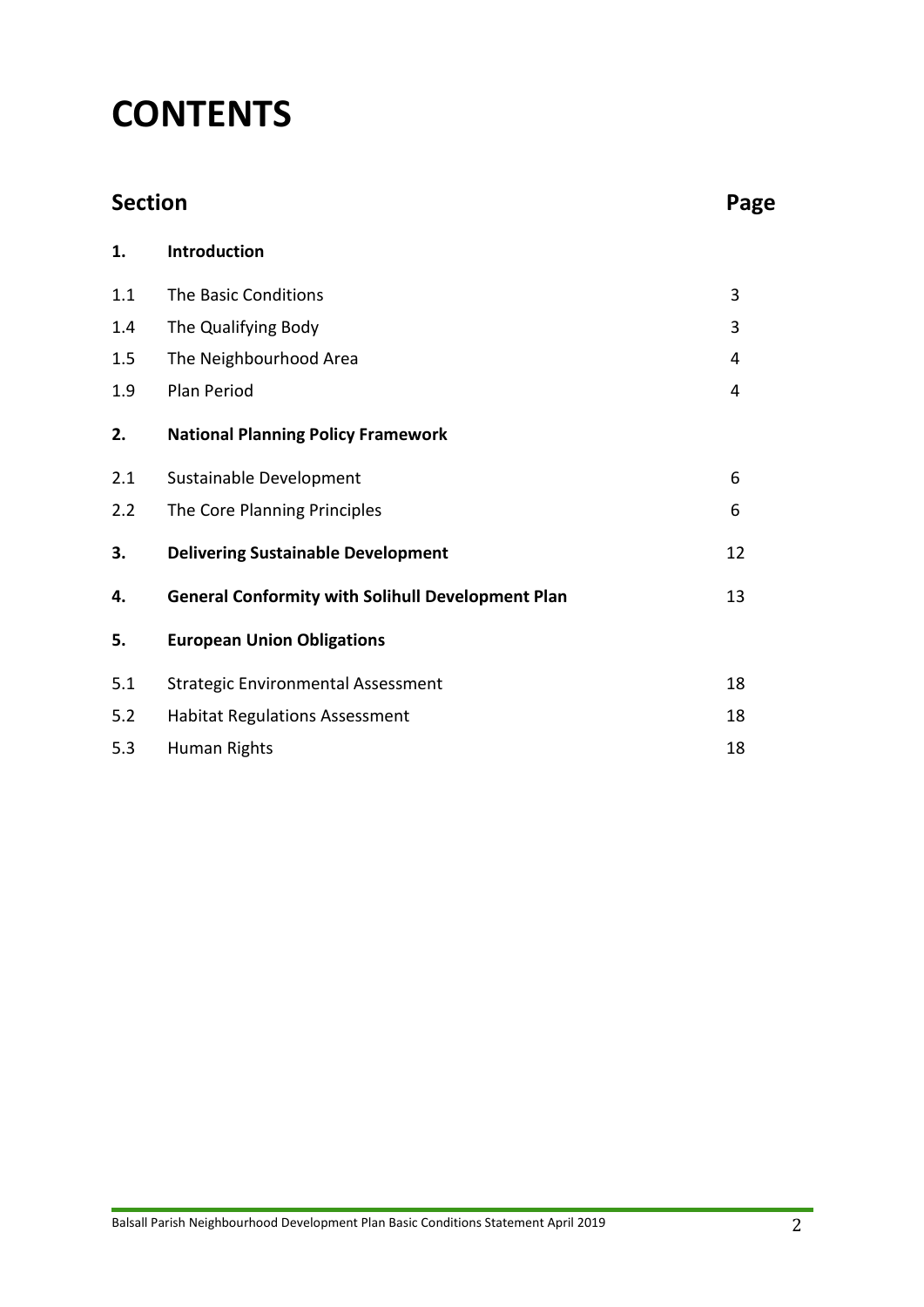# **1. Introduction**

# **The Basic Conditions**

- 1.1 This Basic Conditions Statement has been prepared to accompany the Balsall Parish Neighbourhood Development Plan (BPNDP).
- 1.2 Paragraph 8, sub-paragraph (2), of Schedule 4B to the Town and Country Planning Act 1990 requires a Neighbourhood Development Plan (NDP) to meet the following basic conditions:
	- (a) having regard to national policies and advice contained in guidance issued by the Secretary of State, it is appropriate to make the order;
	- (b) having special regard to the desirability of preserving any listed building or its setting or any features of special architectural or historic interest that it possesses, it is appropriate to make the order;
	- (c) having special regard to the desirability of preserving or enhancing the character or appearance of any conservation area, it is appropriate to make the order;
	- (d) the making of the order contributes to the achievement of sustainable development;
	- (e) the making of the order is in general conformity with the strategic policies contained in the development plan for the area of the authority (or any part of that area);
	- f) the making of the order does not breach, and is otherwise compatible with, EU obligations; and
	- (g) prescribed conditions are met in relation to the order and prescribed matters have been complied with in connection with the proposal for the order.
- 1.3 This Basic Conditions Statement addresses these requirements in four sections:

Section 2 demonstrates conformity with the National Planning Policy Framework (NPPF);

Section 3 shows how the BPNDP will contribute to sustainable development and the various designated heritage assets throughout the Neighbourhood Area;

Section 4 demonstrates conformity with the strategic policies contained within the Solihull Local Plan; and

Section 5 demonstrates compliance with the appropriate EU obligations.

# **The Qualifying Body**

1.4 The BPNDP is submitted by Balsall Parish Council, who is a Qualifying Body as defined by the Localism Act 2011.

# **The Neighbourhood Area**

1.5 The BPNDP applies to the civil parish of Balsall in the Metropolitan Borough of Solihull. In accordance with Part 2 of the Regulations, Solihull MBC, as the local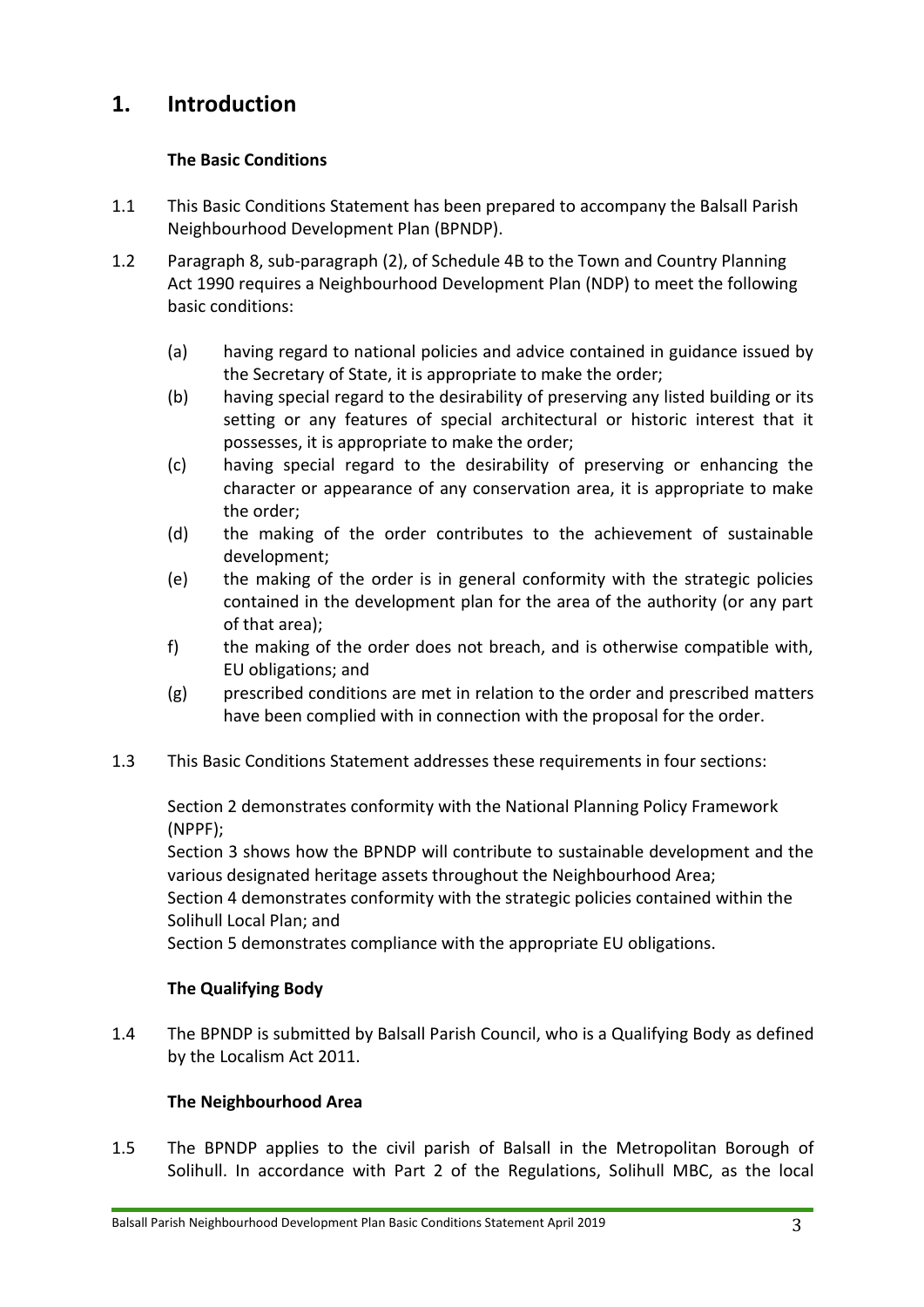planning authority, publicised the Neighbourhood Area application from Balsall Parish Council to designate their parish for the purposes of producing a NDP and advertised it accordingly for the statutory period of 6 weeks.

- 1.6 The application was approved by the Cabinet of SMBC on 18 July 2017 and consequently the parish of Balsall was designated as a Neighbourhood Area (see map at page 5).
- 1.7 Balsall Parish Council confirms that the BPNDP:

a) Relates only to the parish of Balsall and to no other Neighbourhood Area/s; and b) Is the only NDP within the designated area and no other NDP exists nor is in development for part or all of the designated area.

1.8 Balsall parish lies in the county of the West Midlands and in the Metropolitan District of Solihull. It is approximately 17 miles south west of Birmingham centre and 8 miles east of Coventry in part of the Green Belt known as the Meriden Gap. The majority of the parish is rural and contains around 75% of the large village of Balsall Common and the hamlets of Temple Balsall, Oakley, Fen End and Meer End.

# **Plan Period**

- 1.9 The BPNDP covers the period 2018 until 2033. The period has been chosen to align with the dates of the Principal Authority's (Solihull MBC) Local Plan period.
- 1.10 It is envisaged that a review of the BPNDP will take place every 5 years to ensure that it is in accordance with any changes to national or district planning policies.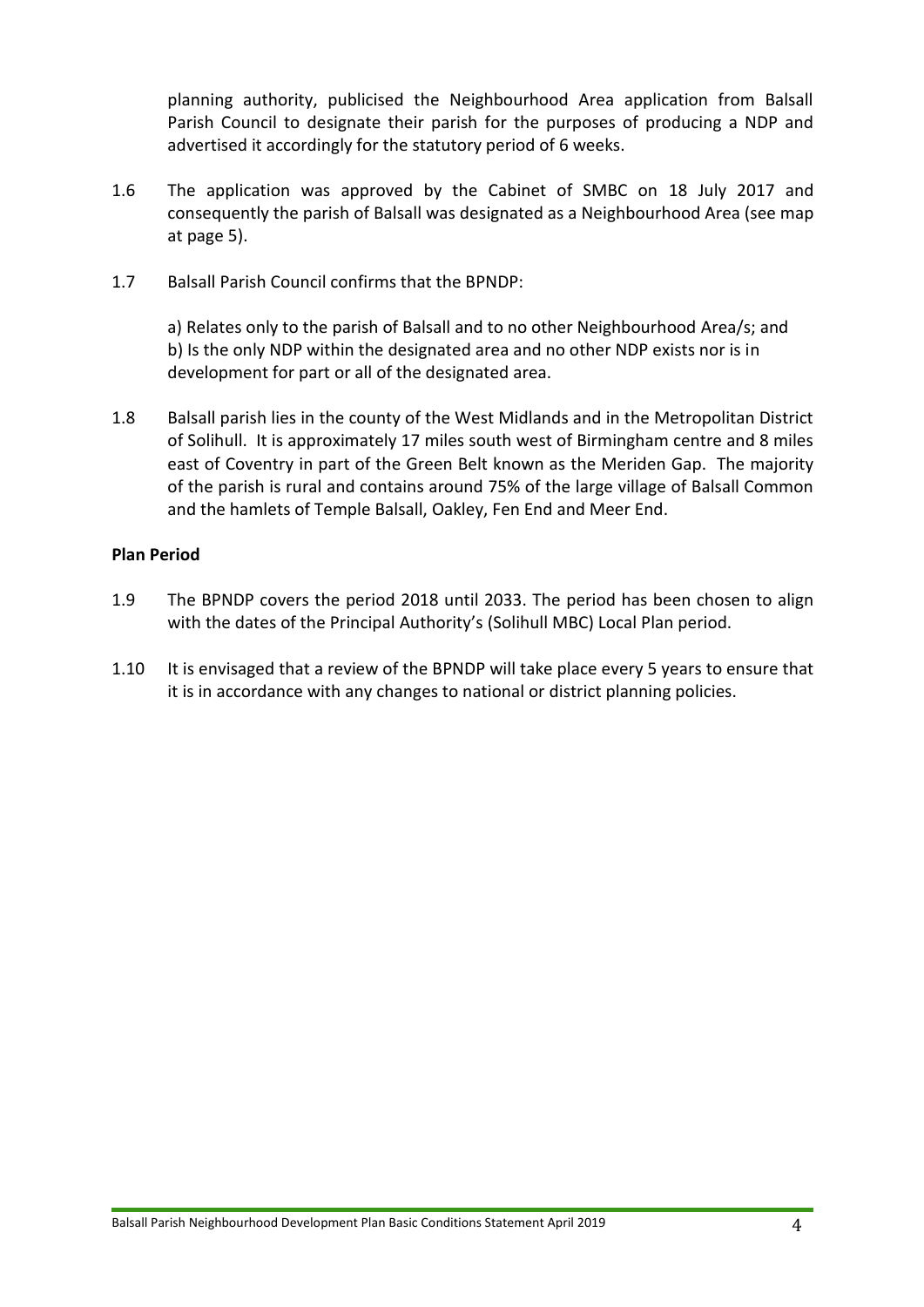

**Balsall Parish Neighbourhood Area**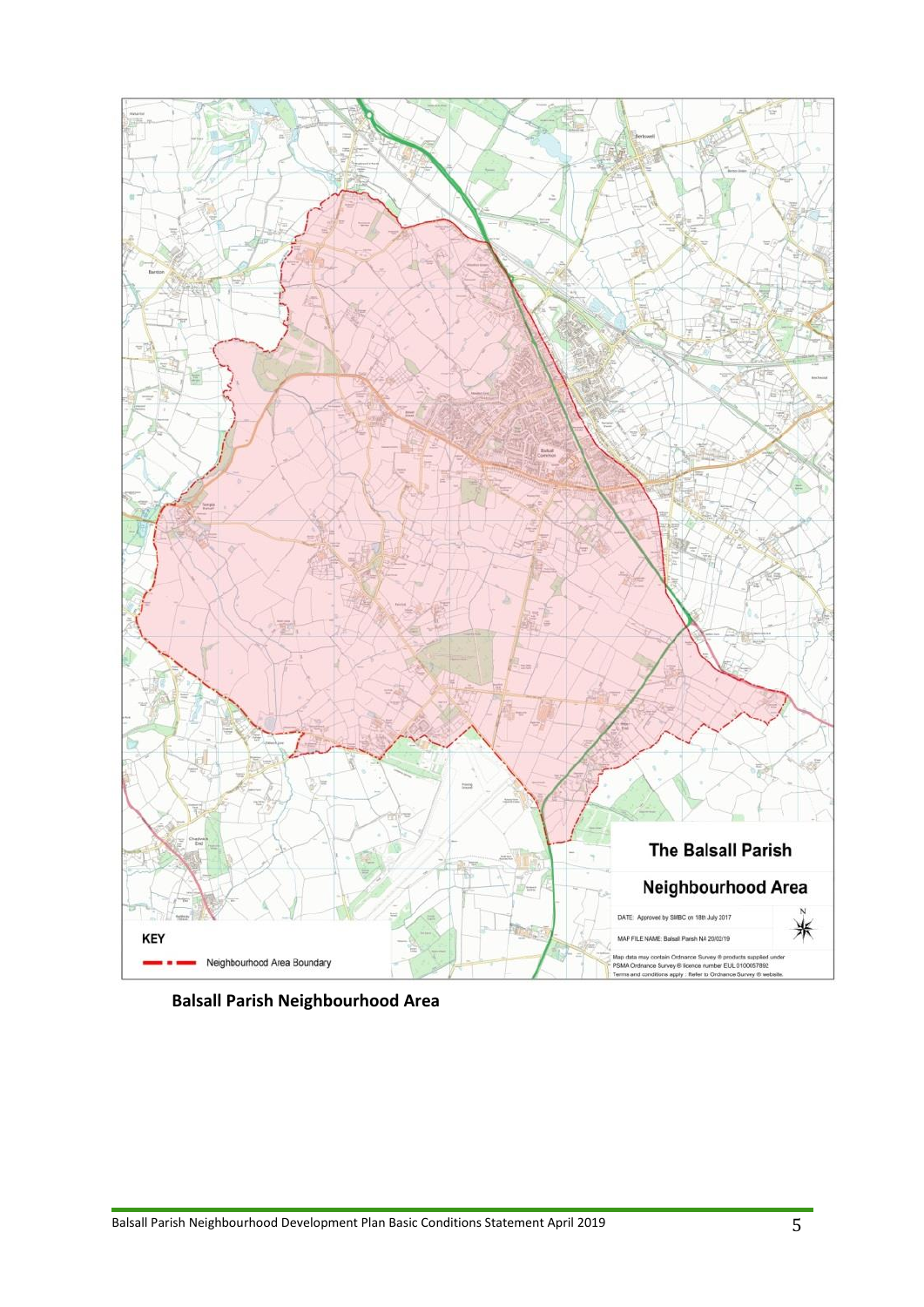# **2. National Planning Policy Framework**

2.1 The BPNDP must have appropriate regard to national policy. The following section describes how the BPNDP relates to the National Planning Policy Framework (NPPF) revised February 2019.

# **Sustainable Development**

- 2.2 The central theme throughout the NPPF is the presumption in favour of sustainable development. In this context sustainable development is broadly defined internationally as meeting the needs of the present without compromising the ability of future generations to meet their own needs.
- 2.3 Achieving sustainable development means that the planning system has three overarching objectives, which are interdependent and need to be pursued in mutually supportive ways (so that opportunities can be taken to secure net gains across each of the different objectives).
	- **an economic objective** to help build a strong, responsive and competitive economy, by ensuring that sufficient land of the right types is available in the right places and at the right time to support growth, innovation and improved productivity; and by identifying and coordinating the provision of infrastructure;
	- **a social objective** to support strong, vibrant and healthy communities, by ensuring that a sufficient number and range of homes can be provided to meet the needs of present and future generations; and by fostering a welldesigned and safe built environment, with accessible services and open spaces that reflect current and future needs and support communities' health, social and cultural well-being; and
	- **an environmental objective** to contribute to protecting and enhancing our natural, built and historic environment; including making effective use of land, helping to improve biodiversity, using natural resources prudently, minimising waste and pollution, and mitigating and adapting to climate change, including moving to a low carbon economy.
- 2.4 Paragraph 9 of NPPF gives clear advice on how plans should contribute to these sustainability objectives:

*"Planning policies and decisions should play an active role in guiding development towards sustainable solutions, but in doing so should take local circumstances into account, to reflect the character, needs and opportunities of each area."*

2.5 Paragraph 13 states the role of neighbourhood plans in attaining sustainable development: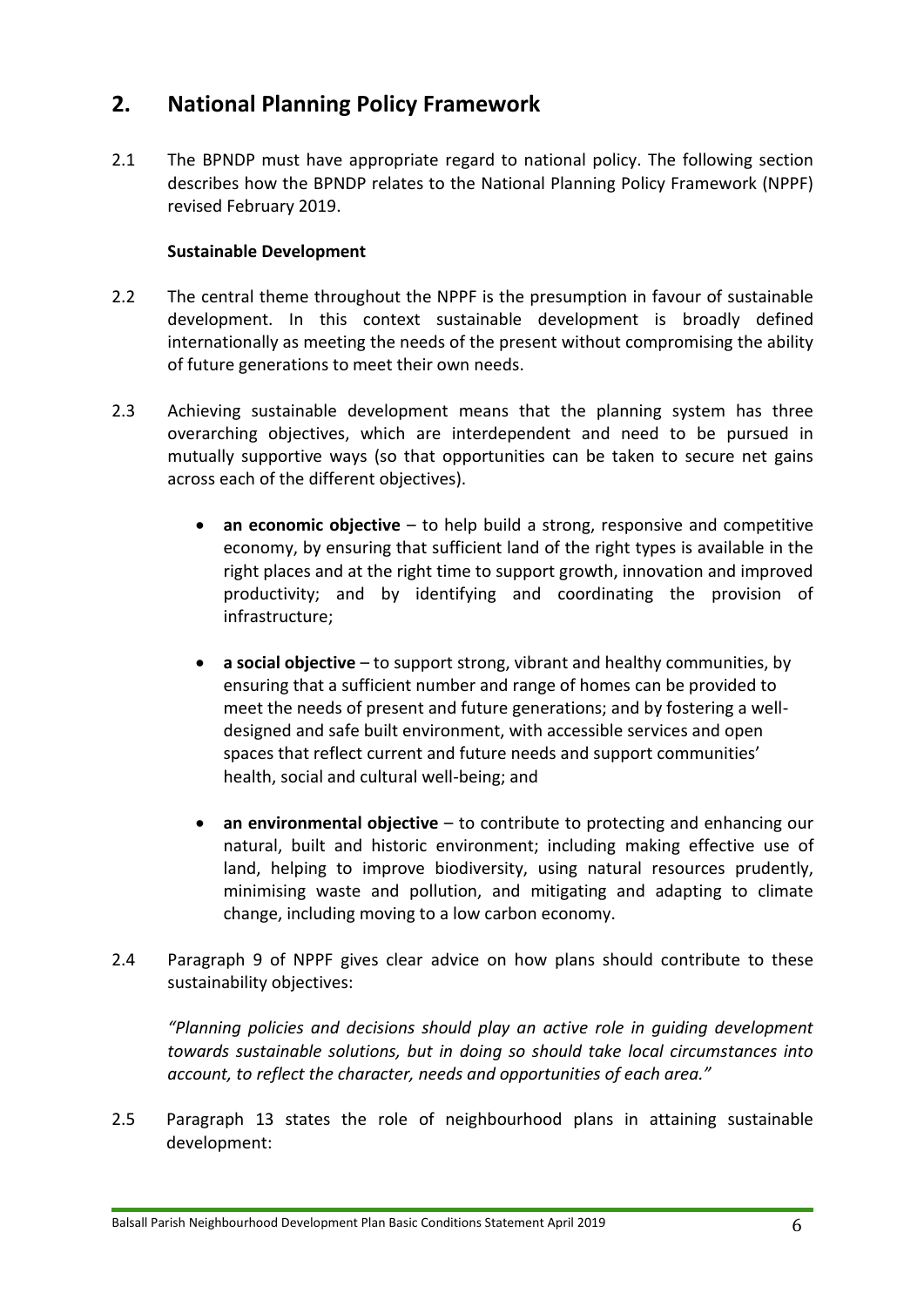*"Neighbourhood plans should support the delivery of strategic policies contained in local plans or spatial development strategies; and should shape and direct development that is outside of these strategic policies."*

2.6 Footnote 16 to paragraph 29 notes that:

*"Neighbourhood plans must be in general conformity with the strategic policies contained in any development plan that covers their area."*

2.7 In addition to contributing to the borough's strategic development plan, Paragraph 69 adds that:

*"Neighbourhood planning groups should also consider the opportunities for allocating small and medium-sized sites (of a size consistent with paragraph 68a) suitable for housing in their areas."*

- 2.8 Neighbourhood Plans can do more than just support or facilitate development. They also have a part to play in meeting other sustainability objectives of the NPPF. The NPPF chapters to which Balsall's plan contributes are:
	- Delivering a sufficient supply of homes;
	- Building a strong, competitive economy;
	- Promoting healthy and safe communities;
	- Promoting sustainable transport;
	- Making effective use of land;
	- Achieving well-designed places;
	- Protecting Green Belt Land (in Balsall's case: Local Green Spaces);
	- Meeting the challenge of climate change, flooding and coastal change;
	- Conserving and enhancing the natural environment; and
	- Conserving and enhancing the historic environment.
- 2.9 The tables below summarises how BPNDP policies contribute to the sustainability objectives of NPPF:

#### **Achieving sustainable development**

**Housing Policy H1** supports new development within the village boundary which is considered a sustainable location. **Community Aspiration CA1** seeks to avoid housing development on Local Plan sites increasing local congestion by using the same routes at the same time as HS2 construction.

#### **Plan making**

The BPNDP has been prepared by the local community for the local community and addresses important local issues identified through extensive consultations. The BPNDP provides potential developers with an up-to-date local policy framework which takes account of the latest Government policy and advice. The 32 land use policies contained within the BPNDP are designed to be used for the purposes of development management and have been written clearly and concisely to remove any ambiguity.

**Delivering a sufficient supply of homes**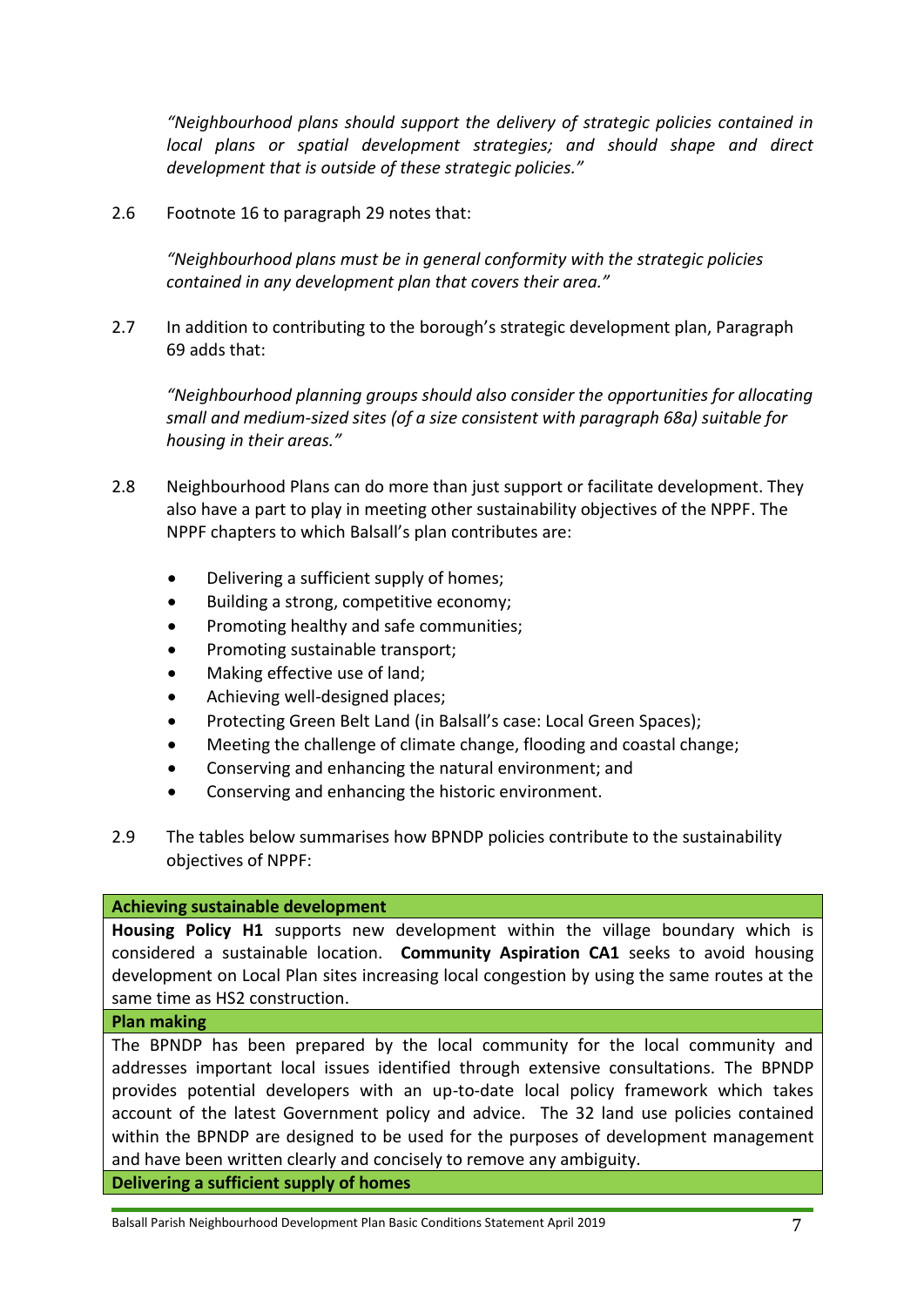The Local Plan does not define a development boundary for any of the settlements in Balsall parish. The BPNDP has therefore introduced new Built up Area (development) boundaries for Balsall Common and Oakley (**Policy H1**) which identifies where limited infilling can be accommodated (**Policy H2**). **Policy H3** encourages the development of and provides criteria for the redevelopment of brownfield land. **Policy H4** prescribes acceptable development of garden land and **Policy BE1** supports proposals which bring existing rural buildings into use.

## **Building a strong competitive economy**

Policy ECON3 supports the creation of new business premises, office space and commercial development within Balsall Common village centre. **Policy ECON2** supports the provision of space and facilities in new dwellings to support home-working. **Policy ECON4** supports new and improved leisure and tourism-based services and facilities, provided they do not conflict with the Green Belt.

#### **Ensuring the vitality of town centres**

**Policy ECON3** supports the creation of new business premises, office space and commercial development within Balsall Common village centre. **Community Aspiration CA2** seeks the improvement of Balsall Common centre to achieve a better community focus, improved parking and highway safety. **Community aspiration CA03** village bypass road seeks to reduce congestion on the A452 and so create a more environmentally friendly core.

#### **Promoting safe and healthy communities**

There is a direct link between health, social and cultural wellbeing and community facilities and amenities. **Policy COM1** seeks to protect and enhance formal and informal sport and recreational facilities including the use of CIL funds. **Policy COM2** requires new development to not adversely affect the availability of local educational facilities, seeks dual use and connection to walking and cycling routes. **Policy COM3** resists the loss of community facilities and encourages new community uses provided they are compatible with existing neighbouring uses. **Policy COM4** seeks to increase walking and cycling by requiring developments to prioritise walking and cycling opportunities including access to existing routes. **Policy BE3** requires all developments to demonstrate how development design should have a positive impact on health and how the reduction of crime and fear of crime has influenced proposals. **Policy COM 5** will ensure protection of existing and provision of new allotments.

**Policy NE3** designates 14 green open spaces including an allotment, playing fields, a cemetery and recreational spaces. **Policy COM1** provides the mechanism for protecting and enhancing existing community facilities within the Neighbourhood Area. **Policy CA3** village bypass road seeks to reduce congestion on the A452 and so create a more environmentally friendly village core. Community Aspiration CA5 seeks to retain Holly Lane playing fields, support leisure or gym facilities, support younger children's play areas and improve parks for children. **Community Aspiration CA7** seeks to achieve the planting of more trees and to create wildlife areas and meadows including bird and bat boxes.

## **Promoting sustainable transport**

**Policy ECON2** supports the provision of space and facilities in new dwellings to support home-working and so contribute to a reduction in the number of vehicle journeys. **Community Aspiration CA6** seeks to improve public transport through more appropriately designed services and infrastructure. **Policy CA3** village bypass road seeks to reduce congestion on the A452 and so create a more environmentally friendly village core. **Policy COM 4** seeks to increase safe walking and cycling.

**Supporting high quality communications**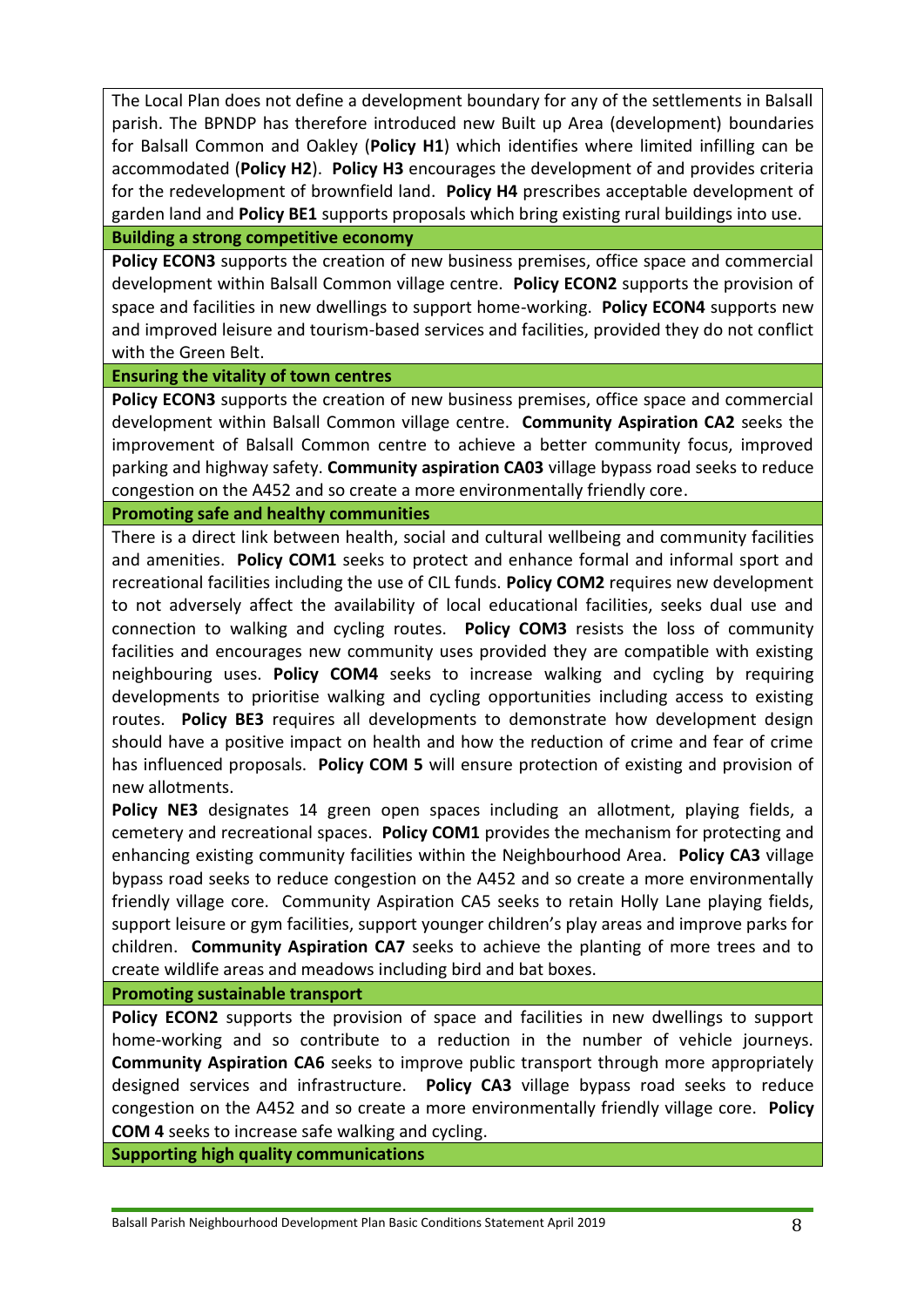**Policy ECON1** supports the installation of superfast broadband infrastructure and **Community Aspiration CA4** seeks improved mobile reception and faster broadband.

# **Making effective use of land**

Policy H3 encourages the development of and provides criteria for the redevelopment of brownfield land in the Green Belt. **Policy H4** prescribes acceptable development of garden land and **Policy BE1** supports proposals which bring existing rural buildings into use.

# **Achieving well-designed places**

**Policy H2** requires infilling within the BUAB to contribute to local character and conform to design and character standards defined in Policies BE4 and BE5. **Policies BE1, BE2 and BE3** require development proposals to create a strong sense of place and respond to local character and context. **Policy BE5** establishes design review panels for developments of 20+ dwellings or sensitive sites. **Policy BE4** requires development proposals to address existing local character, preserve heritage assets, regard landscape guidelines and preserve the rural feel of the area. **Appendix-Character Assessment** provides detailed support to this policy by analysing neighbourhoods according to local character.

# **Protecting Green Belt land**

Concentrating growth to sustainable locations in the Neighbourhood Area and the prevention of unrestricted development in the countryside is an important aspect of the BPNDP. **Policy H1** defines BUABs excluding the Green Belt. **Policy H3** supports the principle of redevelopment and reuse of previously developed land and buildings within Green Belt restrictions. **Policy NE3** designates 14 Local Green Spaces to ensure that locally important and valued green spaces are protected from development.

**Meeting the challenge of climate change, flooding and coastal change**

**Policy BE7** will assist in achieving a transition to a low carbon future through the support of development relating to the production of renewable and low carbon energy as well as development demonstrating how energy efficient measures have been maximised.

**Policy H3** supports the principle of redevelopment and reuse of previously developed land and buildings in the Green Belt. **Policy NE4** promotes the improvement of biodiversity and Policy NE5 requires development proposals to demonstrate how measures to minimise pollution have been considered. **Policy BE9** requires at least one electric vehicle charging point to be installed to each new dwelling and to each commercial or community development. **Policy BE10** requires development to not increase flooding risk and to demonstrate high levels of water efficiency.

**Conserving and enhancing the natural environment**

Policy NE1 Trees, Hedgerows and Woodland and recognises the importance of these environments for the preservation and restoration of key local habitats and wildlife biodiversity as well as their contribution to place and character. **Policy NE2** seeks to safeguard blue infrastructure and **Policy NE3** designates 14 local green spaces. **Policy NE4** promotes the improvement of biodiversity and **Policy NE5** requires development proposals to demonstrate how measures to minimise pollution have been considered. **Community Aspiration CA7** seeks to achieve the planting of more trees and to create wildlife areas and meadows including bird and bat boxes.

**Conserving and enhancing the historic environment**

The Neighbourhood Area contains a number of listed buildings and a Conservation Area. **Policy BE6** addresses the conservation of all designated heritage assets in the

Neighbourhood Area including the parish's listed buildings and Temple Balsall Conservation Area. **Policy BE4 d)** requires development to preserve or enhance heritage assets and their setting.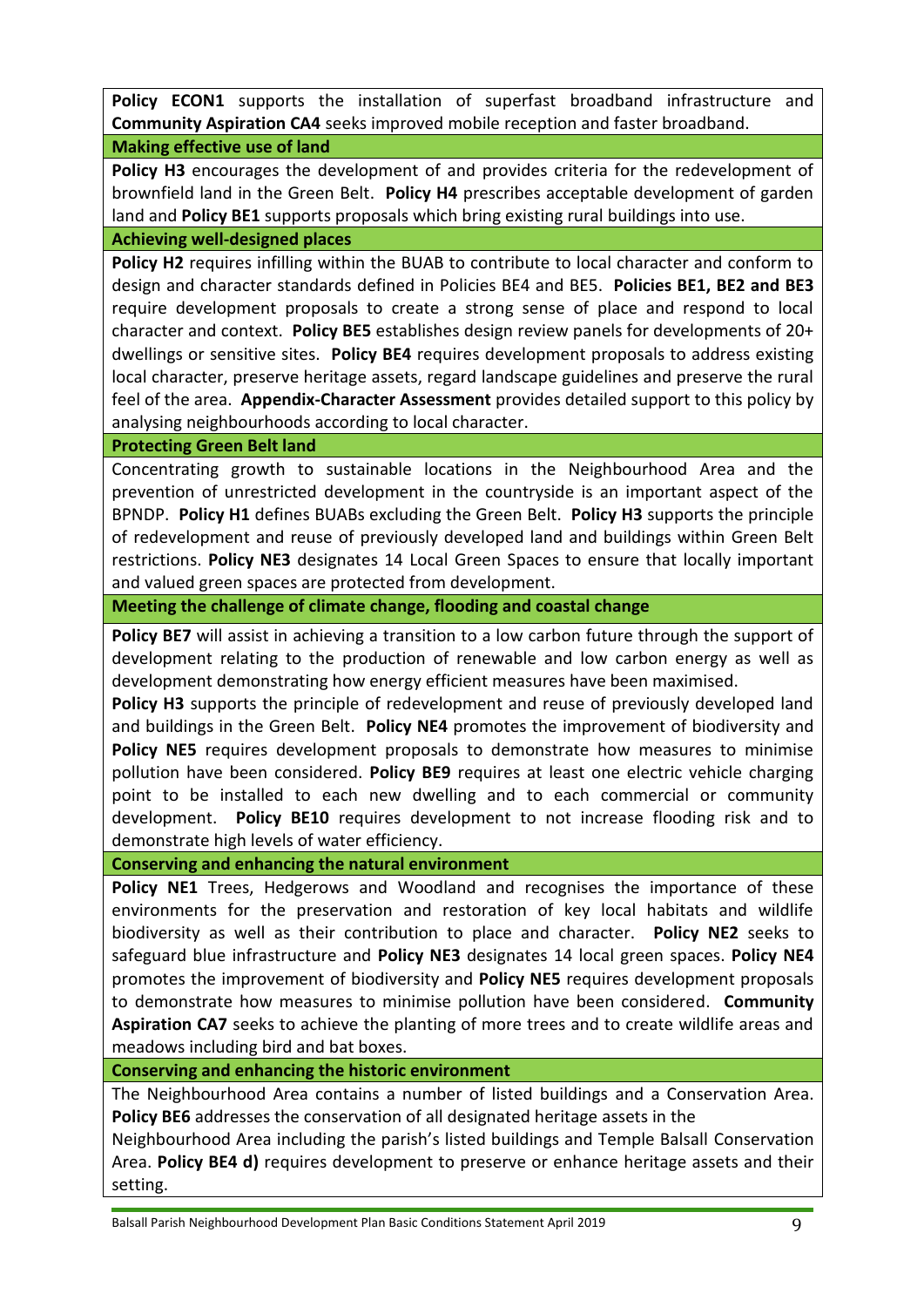2.8 The table below provides a matrix of the BPNDP policies against the relevant paragraphs of the NPPF:

| <b>Balsall Parish Neighbourhood Plan</b>                 | <b>NPPF</b>      |
|----------------------------------------------------------|------------------|
| Policy Ref.                                              | Paragraph Ref.   |
| <b>Housing</b>                                           |                  |
| Policy H.1: Built-Up Area Boundary                       | 13,78,79         |
| Policy H.2: Infill with the Village Boundary             | 13,78,79         |
| Policy H.3: Use of Brownfield Land in the Green Belt     | 79,118,121       |
| Policy H.4: Use of Garden Land                           | 118              |
| Policy H.5: Affordable Housing                           | 62               |
| Policy H.6: Housing Mix                                  | 60-62, 71        |
| Policy H.7: General and Specialist Accommodation         | 61               |
| Policy H.8: Walking and Cycling Infrastructure           | 91,92,98,104,110 |
| <b>Built Environment</b>                                 |                  |
| Policy BE.1: Conversion of Rural Buildings               | 79,118           |
| <b>Policy BE.2: Replacement Dwellings</b>                | 118              |
| Policy BE.3: Design                                      | 124-132          |
| Policy BE.4: Responding to Local Character               | 124-132          |
| Policy BE.5: Design Review Panels                        | 124              |
| Policy BE.6: Heritage Assets                             | 184-202          |
| Policy BE.7: Renewable Energy                            | 151-154, 105     |
| Policy BE.8: Highway Safety                              | 108-111          |
| Policy BE.9: Local Parking Standards                     | 105              |
| Policy BE.10: Flooding and Surface Water Drainage        | 155,163,165      |
| <b>Economy</b>                                           |                  |
| Policy ECON.1: Superfast Broadband                       | 112              |
| Policy ECON.2: Home Working                              | 81               |
| Policy ECON.3: Encouraging Local Business and Employment | 80-84            |
| Policy ECON.4: Rural Tourism                             | 83               |
| <b>Community</b>                                         |                  |
| Policy COM.1: Leisure Facilities                         | 91,92,96,97      |
| Policy COM.2: Formal Education Facilities                | 94               |
| Policy COM.3: Local Services                             | 91,92,182        |
| Policy COM.4: Encouraging Walking and Cycling            | 91,92,98         |
| Policy COM.5: Allotments                                 | 91,92            |
| <b>Natural Environment</b>                               |                  |
| Policy NE.1: Green Infrastructure                        | 8,97,170,174,175 |
| Policy NE.2: Blue Infrastructure                         | 170,174,175      |
| Policy NE.3: Designated Local Green Spaces               | 99-101           |
| Policy NE.4: Biodiversity                                | 170,174,175      |
| Policy NE.5: Minimising Pollution                        | 170 178-183      |
| <b>Community Aspirations</b>                             |                  |
| CA.01: New Homes                                         | 72,104           |
| CA.02: Village Centre, Road Safety and Parking           | 85-90            |
| Improvements                                             |                  |
| CA.03: Village Bypass Road                               | 102-104          |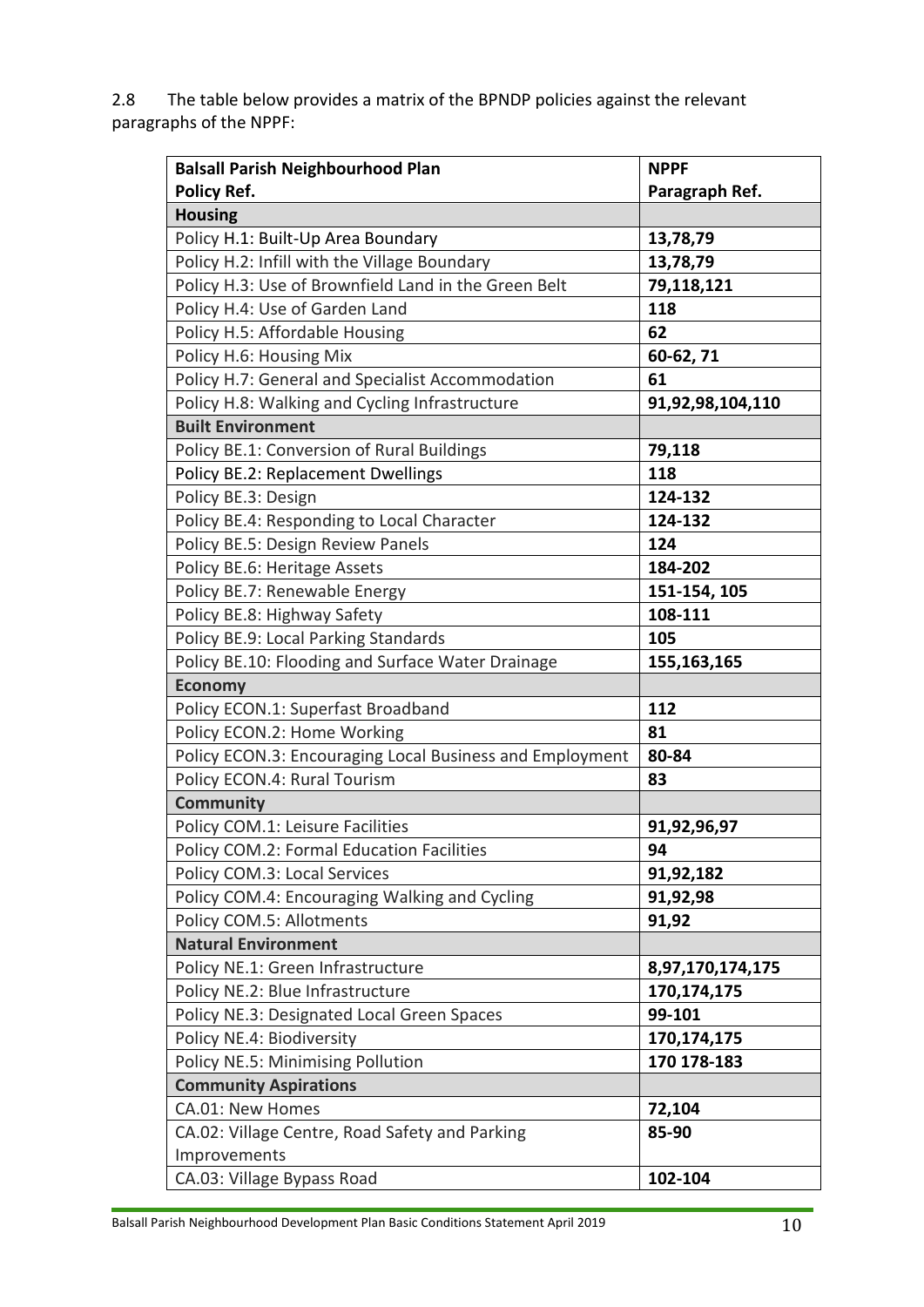| CA.04: Improved Mobile Reception and Faster Broadband | 112,113           |
|-------------------------------------------------------|-------------------|
| CA.05: Public Leisure Amenities                       | 91,92,96,97       |
| CA.06: Improved Public Transport                      | 91,92,103,104,110 |
| CA.07: Enhancement of Green Infrastructure            | 91,98             |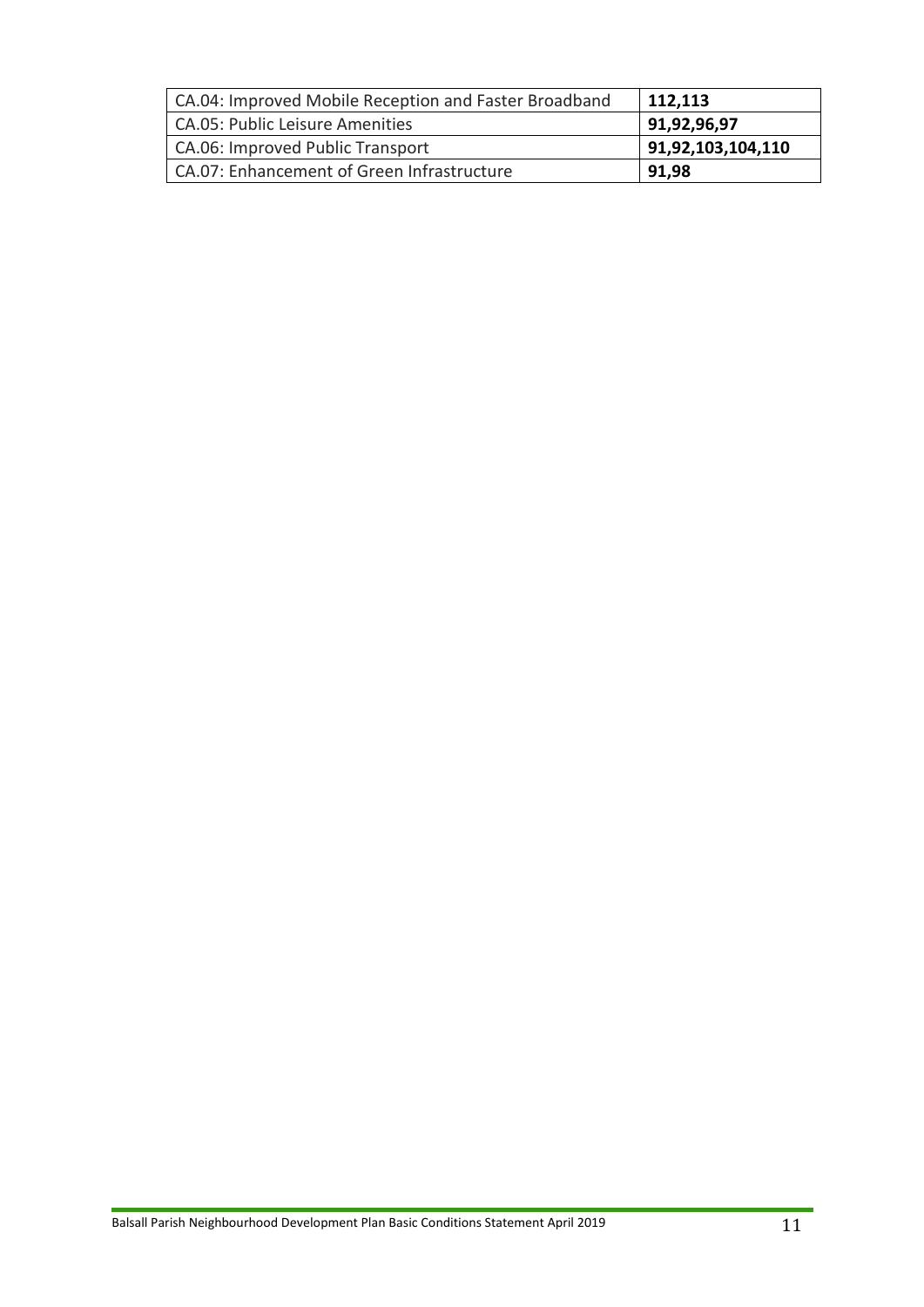# **3. Delivering Sustainable Development**

3.1 The table below provides a summary of the policies contained within the Balsall Parish NDP and how they support the NPPF objectives of sustainable development (economic, social and environmental):

| <b>Economic Objective</b> |                                                                                                                                                                                                                                                                                       |  |
|---------------------------|---------------------------------------------------------------------------------------------------------------------------------------------------------------------------------------------------------------------------------------------------------------------------------------|--|
|                           |                                                                                                                                                                                                                                                                                       |  |
|                           | Expects all new residential and commercial development to include necessary connectivity<br>for high speed broadband/internet.                                                                                                                                                        |  |
| $\bullet$                 | Seeks to provide and protect employment land where there is no conflict with Green Belt<br>policy.                                                                                                                                                                                    |  |
| $\bullet$                 | Provide an improved Balsall Common village centre to ensure there are sufficient facilities<br>and services for employees and businesses.                                                                                                                                             |  |
| ٠<br>$\bullet$            | Encourages home-working through the use of flexible design and broadband cabling.<br>Supports rural tourism where there is no conflict with Green Belt policy                                                                                                                         |  |
|                           |                                                                                                                                                                                                                                                                                       |  |
|                           | <b>Social Objective</b>                                                                                                                                                                                                                                                               |  |
| $\bullet$                 | Supports housing development within the village boundary on brownfield sites and garden<br>land. It also supports the use of brownfield land in the Green Belt.<br>Seeks to ensure future housing developments successfully incorporate different open market                         |  |
|                           | and affordable housing types for all stages of life. It also supports the provision of<br>accommodation for the elderly subject to other policies within the plan.                                                                                                                    |  |
| $\bullet$                 | Requires new development to respond to local character.<br>Establishes design review panels for housing developments of a significant or sensitive<br>nature.                                                                                                                         |  |
| $\bullet$                 | Expects all new residential development use flexible design to allow connectivity to high<br>speed broadband/internet and seeks to improve mobile reception and gain faster<br>broadband.                                                                                             |  |
|                           | Seeks to achieve well-designed and high-quality sustainable homes, improved highway safety<br>and local parking.                                                                                                                                                                      |  |
| $\bullet$<br>$\bullet$    | Protects, enhances and expands leisure facilities, public amenities and services.<br>Encourages the provision of walking and cycling infrastructure in new developments and<br>seeks to increase walking and cycling though the provision of safe and convenient access to<br>routes. |  |
|                           | Supports the improvement of public transport.                                                                                                                                                                                                                                         |  |
|                           | <b>Environmental Objective</b>                                                                                                                                                                                                                                                        |  |
|                           |                                                                                                                                                                                                                                                                                       |  |
|                           | Controls the conversion of rural buildings and replacement dwellings to protect green belt<br>land.                                                                                                                                                                                   |  |
|                           | Seeks to control development adjacent to heritage assets or within the conservation area.<br>Supports development proposals relating to the production of renewable and low carbon                                                                                                    |  |
|                           | energy provided they do not have an adverse impact on the character of the area.                                                                                                                                                                                                      |  |
|                           | Address the protection of the countryside through the retention of existing trees and<br>planting of new, hedgerows, rivers, streams and ponds, valued landscapes and designated<br>green spaces.                                                                                     |  |
|                           | Encourages biodiversity and minimises pollution.<br>Requires development to have regard of flood risk and water efficiency.                                                                                                                                                           |  |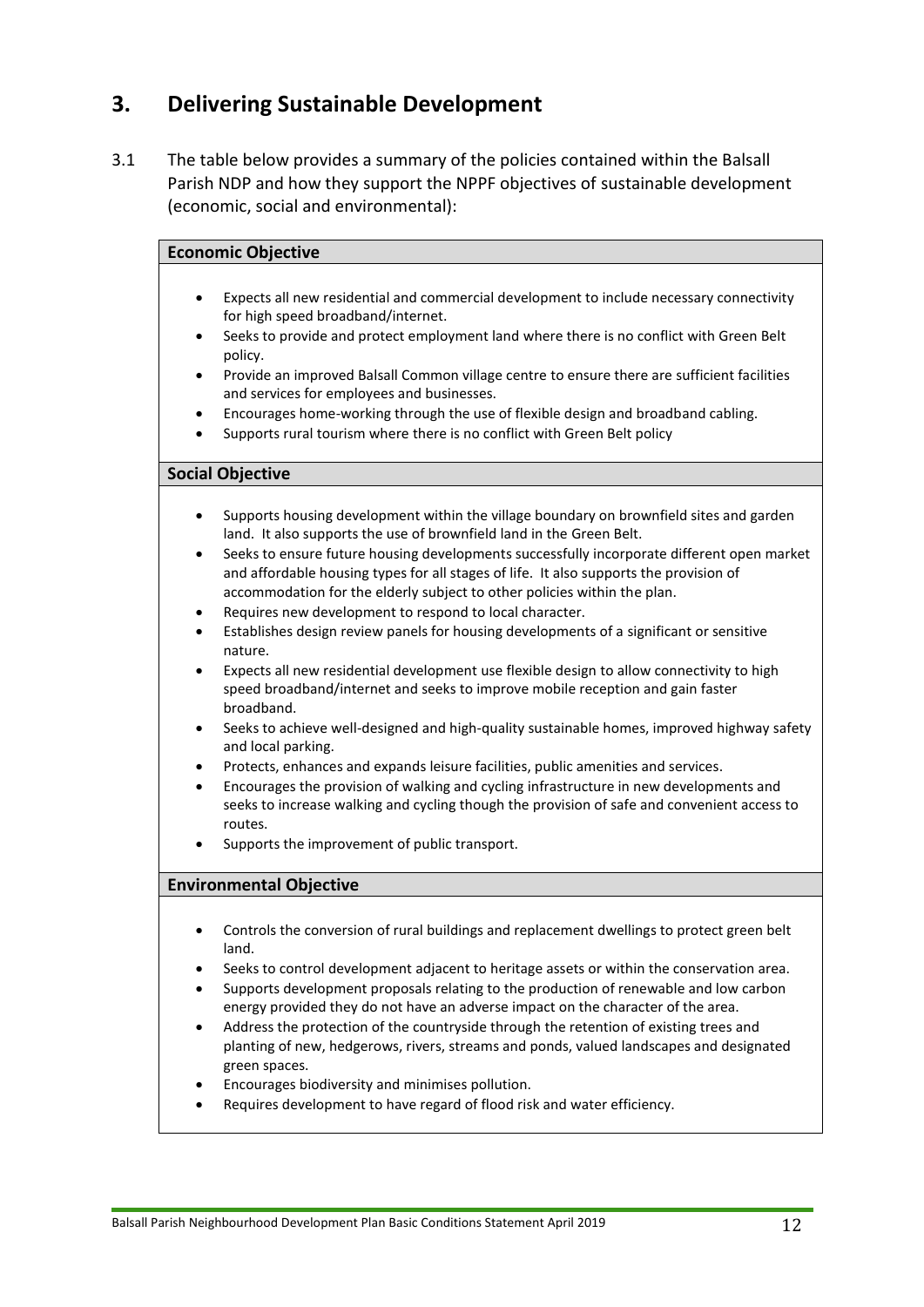# **4. General Conformity with Adopted Solihull Local Plan**

- 4.1 The BPNDP has been prepared with regard to national policies set out in the NPPF as outlined above. It must also be in general conformity with strategic policies of the local Development Plan.
- 4.2 The Development Plan for the Neighbourhood Area consists of the Solihull Local Plan adopted 3<sup>rd</sup> December 2013 and the Local Plan Review, the Draft Local Plan [Review](http://www.solihull.gov.uk/Portals/0/Planning/LPR/Draft_Local_Plan_05.12.16.pdf) was agreed on 10th November 2016.
- 4.3 Paragraph 13 of the NPPF states that Neighbourhood Plans should support the delivery of strategic policies contained in local plans or spatial development strategies; and should shape and direct development that is outside of these strategic policies.
- 4.4 The BPNDP supports the delivery of the strategic policies of the Solihull Local Plan and contains no conflict with these policies. The BPNDP build on, adapts or otherwise makes use of selected policies to suit the local environment and economy of Balsall.
- 4.5 The table below provides a matrix of the BPNDP policies against their equivalent Local Plan polices.

| <b>BPNDP Policy Area:</b> | <b>Relevant Policies in adopted</b> | <b>Relevant Policies in approved</b> |
|---------------------------|-------------------------------------|--------------------------------------|
| <b>Housing</b>            | <b>Solihull Local Plan (SLP)</b>    | <b>Draft Local Plan Review (LPR)</b> |
| Policy H1: Built-up Area  | Policy P4 - Meeting Housing         | Policy P4 Meeting Housing            |
| Boundary                  | <b>Needs</b>                        | <b>Needs</b>                         |
|                           | Policy P5 - Provision of Land       | Policy P5 Provision of Land for      |
|                           | for Housing                         | <b>Housing</b>                       |
|                           | Policy P17 - Countryside and        | Policy P7 Accessibility and Ease     |
|                           | Green Belt                          | of Access                            |
|                           |                                     | Policy P17 Countryside and           |
|                           |                                     | Green Belt                           |
| Policy H2: Infill within  | Policy P5 - Provision of Land       | Policy P5 Provision of Land for      |
| the Village Boundary      | for Housing                         | <b>Housing</b>                       |
|                           | Policy P14 - Amenity                | Policy P7 Accessibility and Ease     |
|                           | Policy P17 - Countryside and        | of Access                            |
|                           | <b>Green Belt</b>                   | Policy P14 Amenity                   |
|                           |                                     | Policy P17 Countryside and           |
|                           |                                     | Green Belt                           |
| Policy H3: Use of         | Policy P5 - Provision of Land       | Policy P5 Provision of Land for      |
| Brownfield Land in the    | for Housing                         | <b>Housing</b>                       |
| Green Belt                | Policy P17 - Countryside and        | Policy P7 Accessibility and Ease     |
|                           | Green Belt                          | of Access                            |
|                           |                                     | Policy P17 Countryside and           |
|                           |                                     | Green Belt                           |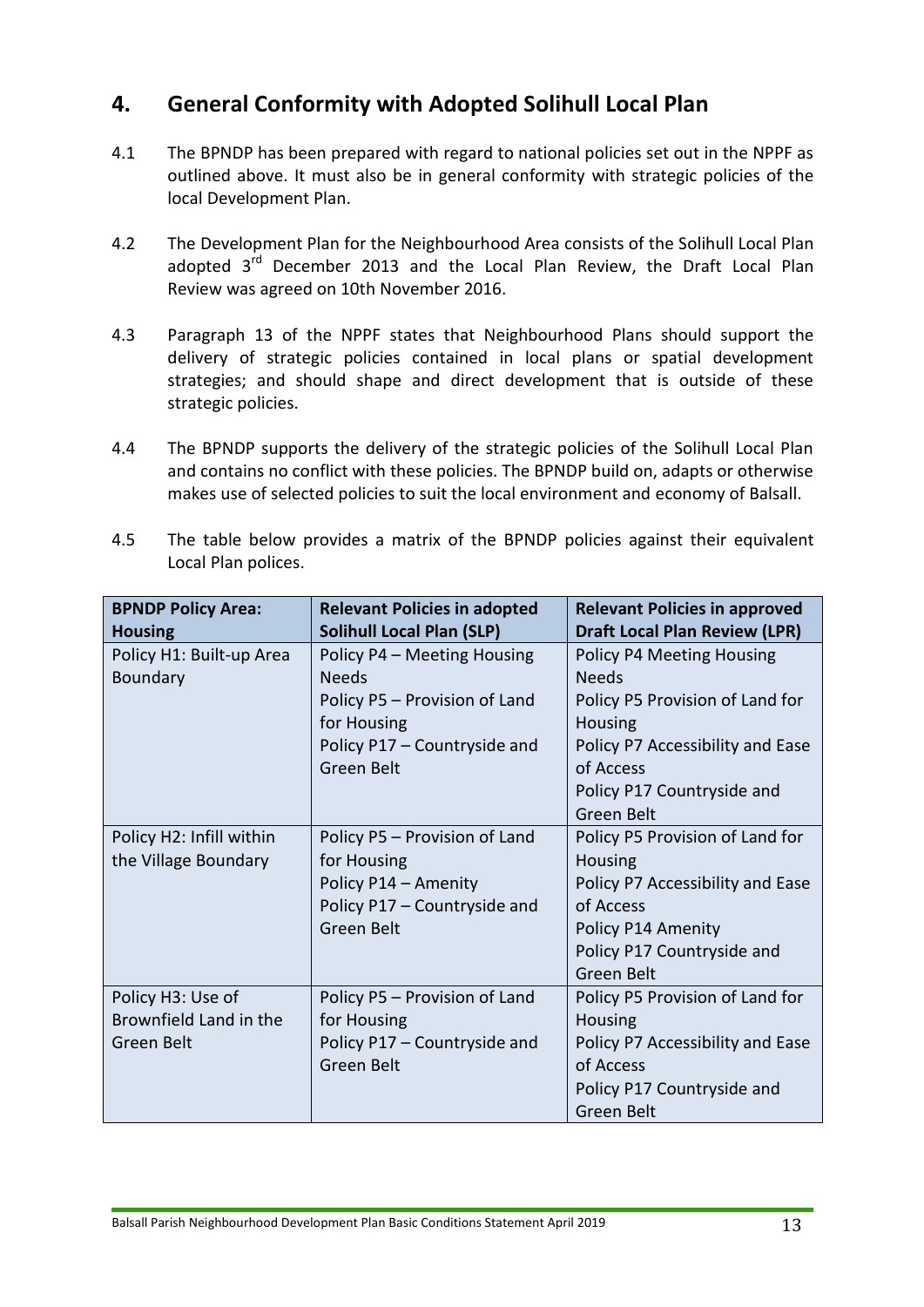| Policy H4: Use of Garden         | Policy P5 - Provision of Land                       | Policy P5 Provision of Land for                         |
|----------------------------------|-----------------------------------------------------|---------------------------------------------------------|
| Land                             | for Housing                                         | <b>Housing</b>                                          |
|                                  | Policy P14 - Amenity                                | Policy P7 Accessibility and Ease                        |
|                                  |                                                     | of Access                                               |
|                                  |                                                     | Policy P14 Amenity                                      |
| Policy H5: Affordable            | Policy P4 - Meeting Housing                         | <b>Policy P4 Meeting Housing</b>                        |
| Housing                          | <b>Needs</b>                                        | <b>Needs</b>                                            |
|                                  | Policy P17 - Countryside and                        | Policy P17 Countryside and                              |
|                                  | Green Belt                                          | <b>Green Belt</b>                                       |
| Policy H6: Housing Mix           | Policy P4 - Meeting Housing                         | <b>Policy P4 Meeting Housing</b>                        |
| Policy H7: General and           | <b>Needs</b>                                        | <b>Needs</b>                                            |
| Specialist                       | Policy P5 - Provision of Land                       | Policy P5 Provision of Land for                         |
| Accommodation                    | for Housing                                         | <b>Housing</b>                                          |
|                                  |                                                     | Policy P7 Accessibility and Ease                        |
|                                  |                                                     | of Access                                               |
|                                  |                                                     | Policy P18 Health and                                   |
|                                  |                                                     | Wellbeing                                               |
| Policy H8: Walking and           | Policy P7 - Accessibility and                       | Policy P7 Accessibility and Ease                        |
| <b>Cycling Infrastructure</b>    | Ease of Access                                      | of Access                                               |
|                                  | Policy P8 - Managing Demand                         | Policy P8 Managing Travel                               |
|                                  | for Travel and Reducing                             | Demand and Reducing                                     |
|                                  | Congestion                                          | Congestion                                              |
| <b>Balsall Parish NDP Policy</b> | <b>Relevant Policies in adopted</b>                 | <b>Relevant Policies in approved</b>                    |
| <b>Area: Built Environment</b>   | <b>Solihull Local Plan (SLP)</b>                    | <b>Draft Local Plan Review (LPR)</b>                    |
|                                  |                                                     |                                                         |
| Policy BE1: Conversion           | Policy P17 - Countryside and                        | Policy P17 Countryside and                              |
| of Rural Buildings               | Green Belt                                          | Green Belt                                              |
| Policy BE2: Replacement          | Policy P17 - Countryside and                        | Policy P17 Countryside and                              |
| <b>Dwellings</b>                 | Green Belt                                          | Green Belt                                              |
| Policy BE3: Design               | Policy P14 - Amenity                                | Policy P14 Amenity                                      |
|                                  | Policy P15 Securing Design                          | Policy P15 Securing Design                              |
|                                  | Quality                                             | Quality                                                 |
|                                  | Policy P18 - Health and Well                        | Policy P18 Health and                                   |
|                                  | <b>Being</b>                                        | Wellbeing                                               |
| Policy BE4: Responding           | Environment Policy P11-                             | Policy P11 Water Management                             |
| to Local Character               | <b>Water Management</b>                             | Policy P14 Amenity                                      |
|                                  | Policy P14 - Amenity                                | Policy P15 Securing Design                              |
|                                  | Policy P16 - Conservation of                        | Quality                                                 |
|                                  | Heritage Assets and Local<br><b>Distinctiveness</b> | Policy P16 Conservation of<br>Heritage Assets and Local |
|                                  |                                                     | Distinctiveness                                         |
| Policy BE5: Design               | Policy P15 Securing Design                          | Policy P14 Amenity                                      |
| <b>Review Panels</b>             | Quality                                             | Policy P15 Securing Design                              |
|                                  |                                                     | Quality                                                 |
| Policy BE6: Heritage             | Policy P16 - Conservation of                        | Policy P15 Securing Design                              |
| <b>Assets</b>                    | Heritage Assets and Local                           | Quality                                                 |
|                                  | <b>Distinctiveness</b>                              | Policy P16 Conservation of                              |
|                                  |                                                     | Heritage Assets and Local                               |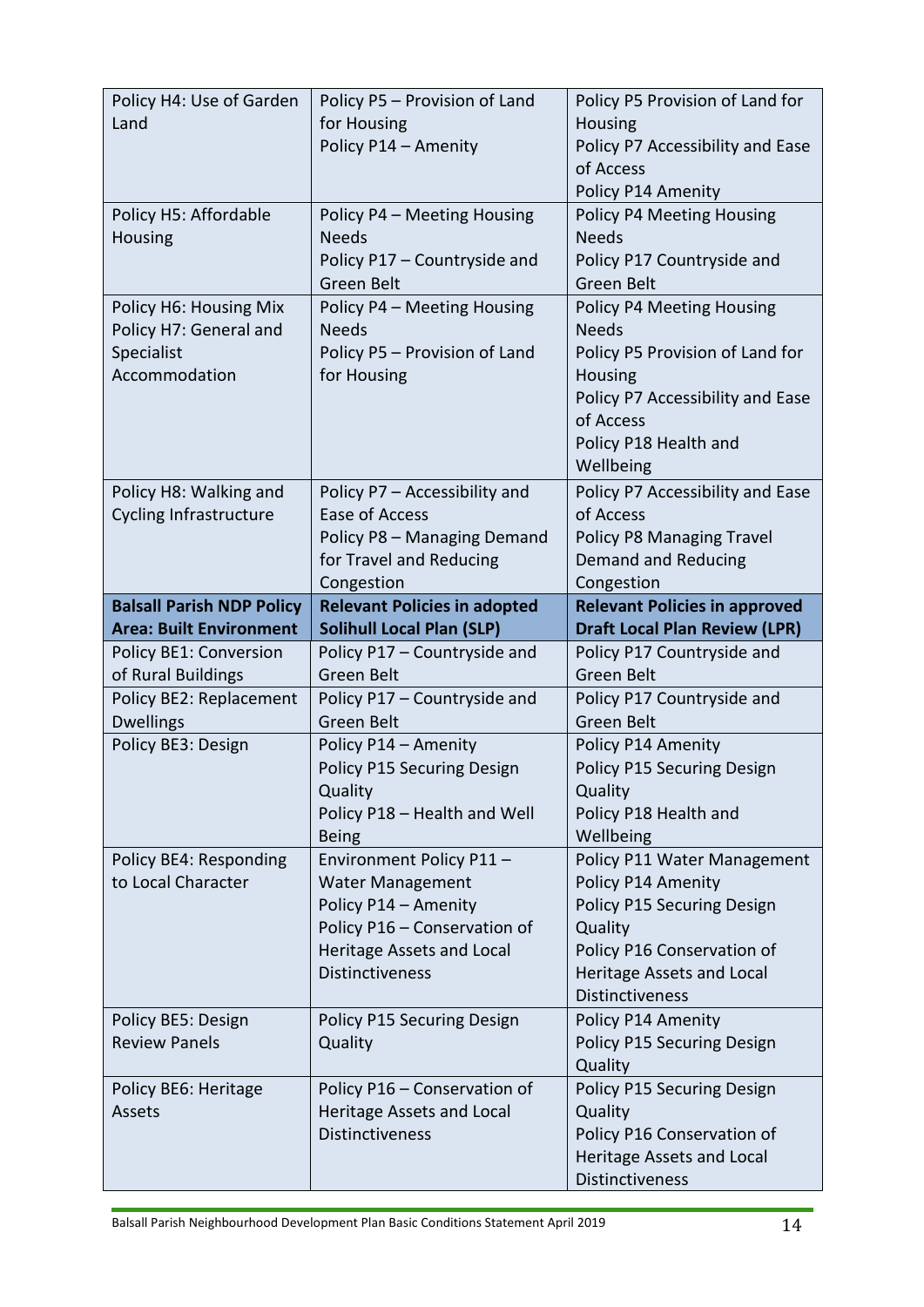| Policy BE7: Renewable            | Policy P9 - Climate Change           | Policy P9 Mitigating and             |
|----------------------------------|--------------------------------------|--------------------------------------|
| Energy                           |                                      | Adapting to Climate Change           |
| Policy BE8: Highway              | Policy P7 - Accessibility and        | Policy P7 Accessibility and Ease     |
| Safety                           | Ease of Access                       | of Access                            |
|                                  | Policy P8 - Managing Demand          | Policy P8 Managing Travel            |
|                                  | for Travel and Reducing              | <b>Demand and Reducing</b>           |
|                                  | Congestion                           | Congestion                           |
| Policy BE9: Local Parking        | Policy P8 - Managing Demand          | Policy P8 Managing Travel            |
| <b>Standards</b>                 | for Travel and Reducing              | Demand and Reducing                  |
|                                  | Congestion                           | Congestion                           |
|                                  |                                      | Policy P9 Mitigating and             |
|                                  |                                      | Adapting to Climate Change           |
| Policy BE10: Flooding            | Policy P11 - Water                   | Policy P9 Mitigating and             |
| and Surface Water                | Management                           | Adapting to Climate Change           |
| <b>Drainage</b>                  |                                      | Policy P11 Water Management          |
| <b>Balsall Parish NDP Policy</b> | <b>Relevant Policies in adopted</b>  | <b>Relevant Policies in approved</b> |
| <b>Area: Economy</b>             | <b>Solihull Local Plan (SLP)</b>     | <b>Draft Local Plan Review (LPR)</b> |
| Policy ECON1: Superfast          | Policy P3 Provision of Land for      | Policy P3 Provision of Land for      |
| <b>Broadband</b>                 | <b>General Business and Premises</b> | <b>General Business and Premises</b> |
|                                  | Policy P14 - Amenity                 | Policy P14 Amenity                   |
|                                  | Policy P21 - Developer               | Policy P21 - Developer               |
|                                  | Contributions and                    | Contributions and                    |
|                                  | <b>Infrastructure Provision</b>      | <b>Infrastructure Provision</b>      |
| Policy ECON2: Home               | Policy P3 Provision of Land for      | Policy P3 Provision of Land for      |
| Working                          | <b>General Business and Premises</b> | <b>General Business and Premises</b> |
| Policy ECON3:                    | Policy P3 Provision of Land for      | Policy P3 Provision of Land for      |
| <b>Encouraging Local</b>         | <b>General Business and Premises</b> | <b>General Business and Premises</b> |
| <b>Business and</b>              |                                      | Policy P19 - Range and Quality       |
| Employment                       |                                      | of Local Services                    |
| Policy ECON4: Rural              | Policy P17 - Countryside and         | Policy P17 Countryside and           |
| Tourism                          | Green Belt                           | <b>Green Belt</b>                    |
| <b>Balsall Parish NDP Policy</b> | <b>Relevant Policies in adopted</b>  | <b>Relevant Policies in approved</b> |
| <b>Area: Community</b>           | <b>Solihull Local Plan (SLP)</b>     | <b>Draft Local Plan Review (LPR)</b> |
| Policy COM1: Leisure             | Policy P20 - Provision for Open      | Policy P18 Health and                |
| <b>Facilities</b>                | Space, Children's Play, Sport,       | Wellbeing                            |
|                                  | <b>Recreation and Leisure</b>        | Policy P20 Provision for Open        |
|                                  |                                      | Space, Childrens Play, Sport,        |
|                                  |                                      | <b>Recreation and Leisure</b>        |
|                                  |                                      | Policy P21 - Developer               |
|                                  |                                      | Contributions and                    |
|                                  |                                      | <b>Infrastructure Provision</b>      |
| Policy COM2: Formal              | Policy P5 - Provision of Land        | Policy P18 Health and                |
| <b>Educational Facilities</b>    | for Housing                          | Wellbeing                            |
|                                  | Policy P21 - Developer               | Policy P21 - Developer               |
|                                  | Contributions and                    | Contributions and                    |
|                                  | <b>Infrastructure Provision</b>      | <b>Infrastructure Provision</b>      |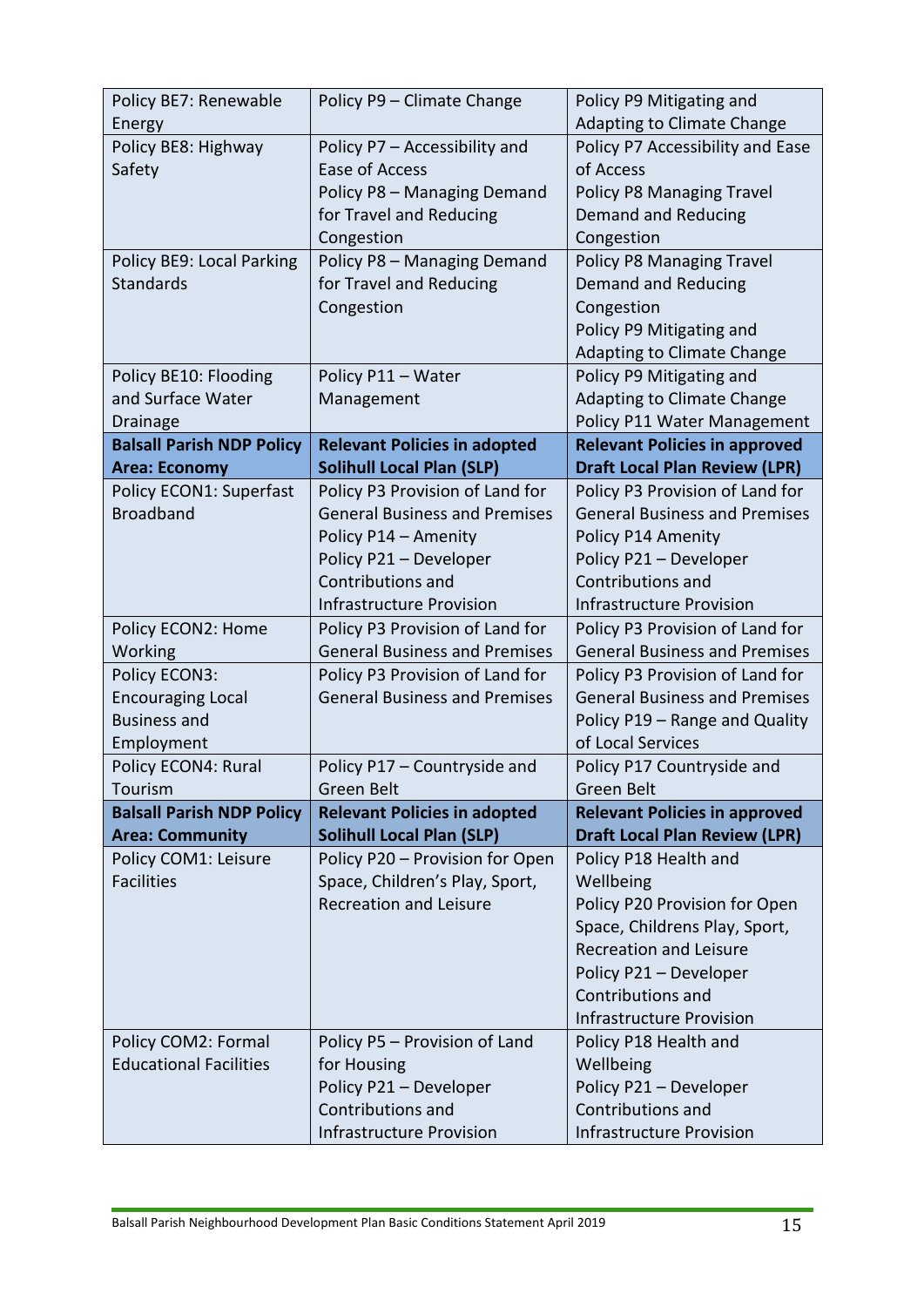| Policy COM3: Local               | Policy P5 - Provision of Land       | Policy P18 Health and                       |
|----------------------------------|-------------------------------------|---------------------------------------------|
| <b>Services</b>                  | for Housing                         | Wellbeing                                   |
|                                  | Policy P19 - Range and Quality      | Policy P19 - Range and Quality              |
|                                  | of Local Services                   | of Local Services                           |
|                                  | Policy P21 - Developer              | Policy P20 Provision for Open               |
|                                  | Contributions and                   | Space, Childrens Play, Sport,               |
|                                  | <b>Infrastructure Provision</b>     | <b>Recreation and Leisure</b>               |
|                                  |                                     |                                             |
|                                  |                                     | Policy P21 - Developer<br>Contributions and |
|                                  |                                     |                                             |
|                                  |                                     | <b>Infrastructure Provision</b>             |
| Policy COM4:                     | Policy P7 - Accessibility and       | Policy P7 Accessibility and Ease            |
| <b>Encouraging Walking</b>       | Ease of Access                      | of Access                                   |
| and Cycling                      | Policy P8 - Managing Demand         | Policy P8 Managing Travel                   |
|                                  | for Travel and Reducing             | Demand and Reducing                         |
|                                  | Congestion                          | Congestion                                  |
|                                  |                                     | Policy P15 Securing Design                  |
|                                  |                                     | Quality                                     |
|                                  |                                     | Policy P18 Health and                       |
|                                  |                                     | Wellbeing                                   |
|                                  |                                     | Policy P20 Provision for Open               |
|                                  |                                     | Space, Childrens Play, Sport,               |
|                                  |                                     | <b>Recreation and Leisure</b>               |
|                                  |                                     | Policy P21 - Developer                      |
|                                  |                                     | Contributions and                           |
|                                  |                                     | <b>Infrastructure Provision</b>             |
| <b>Policy COM5: Allotments</b>   | Policy P20 - Provision for Open     | Policy P10 Natural                          |
|                                  | Space, Children's Play, Sport,      | Environment                                 |
|                                  | <b>Recreation and Leisure</b>       | Policy P18 Health and                       |
|                                  |                                     |                                             |
|                                  |                                     |                                             |
|                                  |                                     | Wellbeing                                   |
|                                  |                                     | Policy P20 Provision for Open               |
|                                  |                                     | Space, Childrens Play, Sport,               |
|                                  |                                     | <b>Recreation and Leisure</b>               |
| <b>Balsall Parish NDP Policy</b> | <b>Relevant Policies in adopted</b> | <b>Relevant Policies in approved</b>        |
| <b>Area: Natural</b>             | <b>Solihull Local Plan (SLP)</b>    | <b>Draft Local Plan Review (LPR)</b>        |
| <b>Environment</b>               |                                     |                                             |
| Policy NE1: Green                | Policy P10 - Natural                | Policy P9 Mitigating and                    |
| Infrastructure                   | Environment                         | Adapting to Climate Change                  |
|                                  | Policy P14 - Amenity                | Policy P10 Natural                          |
|                                  |                                     | Environment                                 |
|                                  |                                     | Policy P14 Amenity                          |
|                                  |                                     | Policy P18 Health and                       |
|                                  |                                     | Wellbeing                                   |
| Policy NE2: Blue                 | Policy P11 - Water                  | Policy P9 Mitigating and                    |
| Infrastructure                   | Management                          | Adapting to Climate Change                  |
|                                  |                                     | Policy P11 Water Management                 |
|                                  |                                     | Policy P18 Health and<br>Wellbeing          |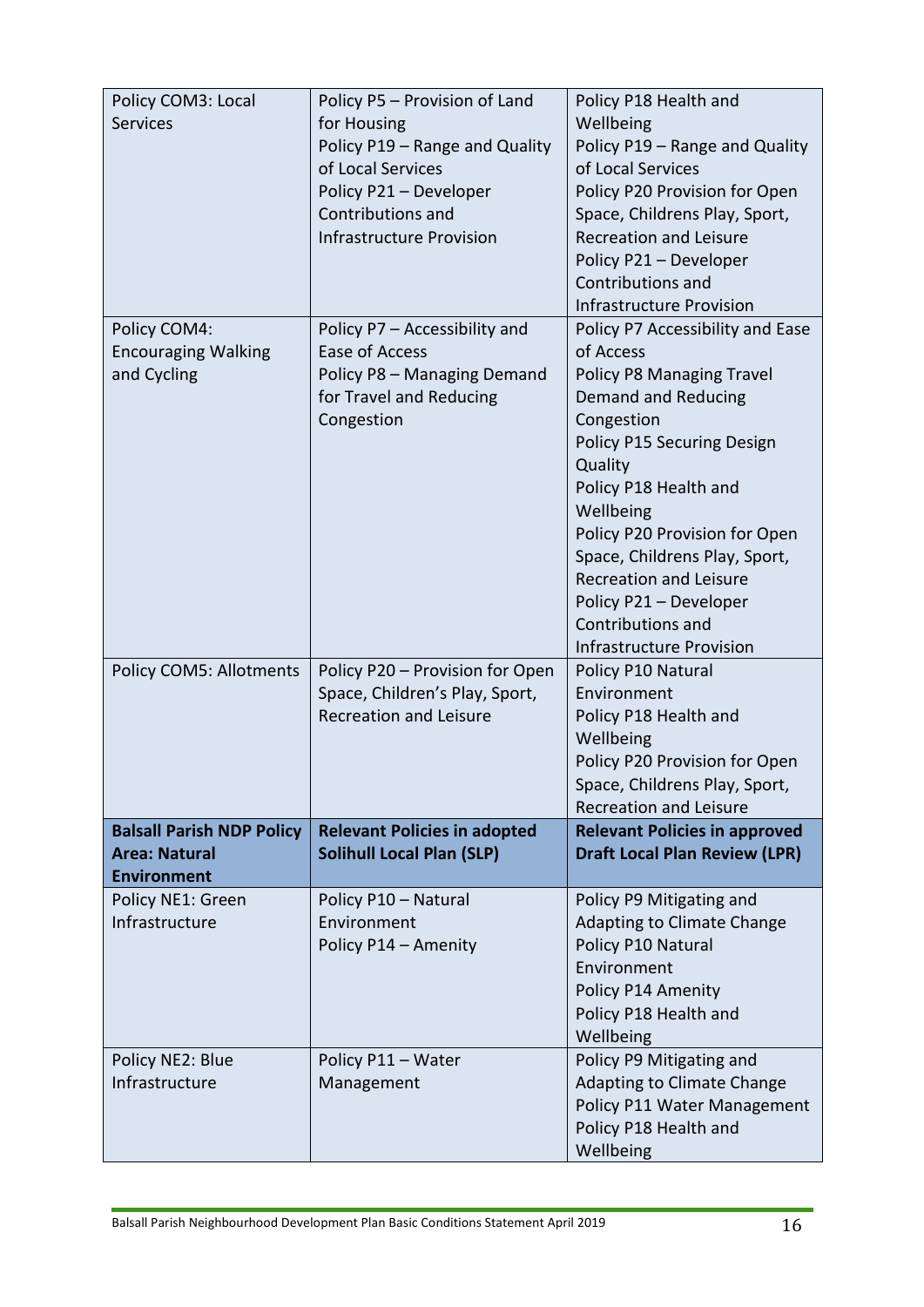| Policy NE3: Designated        | Policy P20 - Provision for Open | Policy P10 Natural            |
|-------------------------------|---------------------------------|-------------------------------|
| <b>Local Green Spaces</b>     | Space, Children's Play, Sport,  | Environment                   |
|                               | <b>Recreation and Leisure</b>   | Policy P18 Health and         |
|                               |                                 | Wellbeing                     |
|                               |                                 | Policy P20 Provision for Open |
|                               |                                 | Space, Childrens Play, Sport, |
|                               |                                 | <b>Recreation and Leisure</b> |
| Policy NE4: Biodiversity      | Policy P10 - Natural            | Policy P10 Natural            |
|                               | Environment                     | Environment                   |
|                               |                                 | Policy P18 Health and         |
|                               |                                 | Wellbeing                     |
| <b>Policy NE5: Minimising</b> | Policy P11 - Water              | Policy P10 Natural            |
| Pollution                     | Management                      | Environment                   |
|                               | Policy P14 - Amenity            | Policy P11 Water Management   |
|                               |                                 | Policy P14 Amenity            |
|                               |                                 | Policy P18 Health and         |
|                               |                                 | Wellbeing                     |